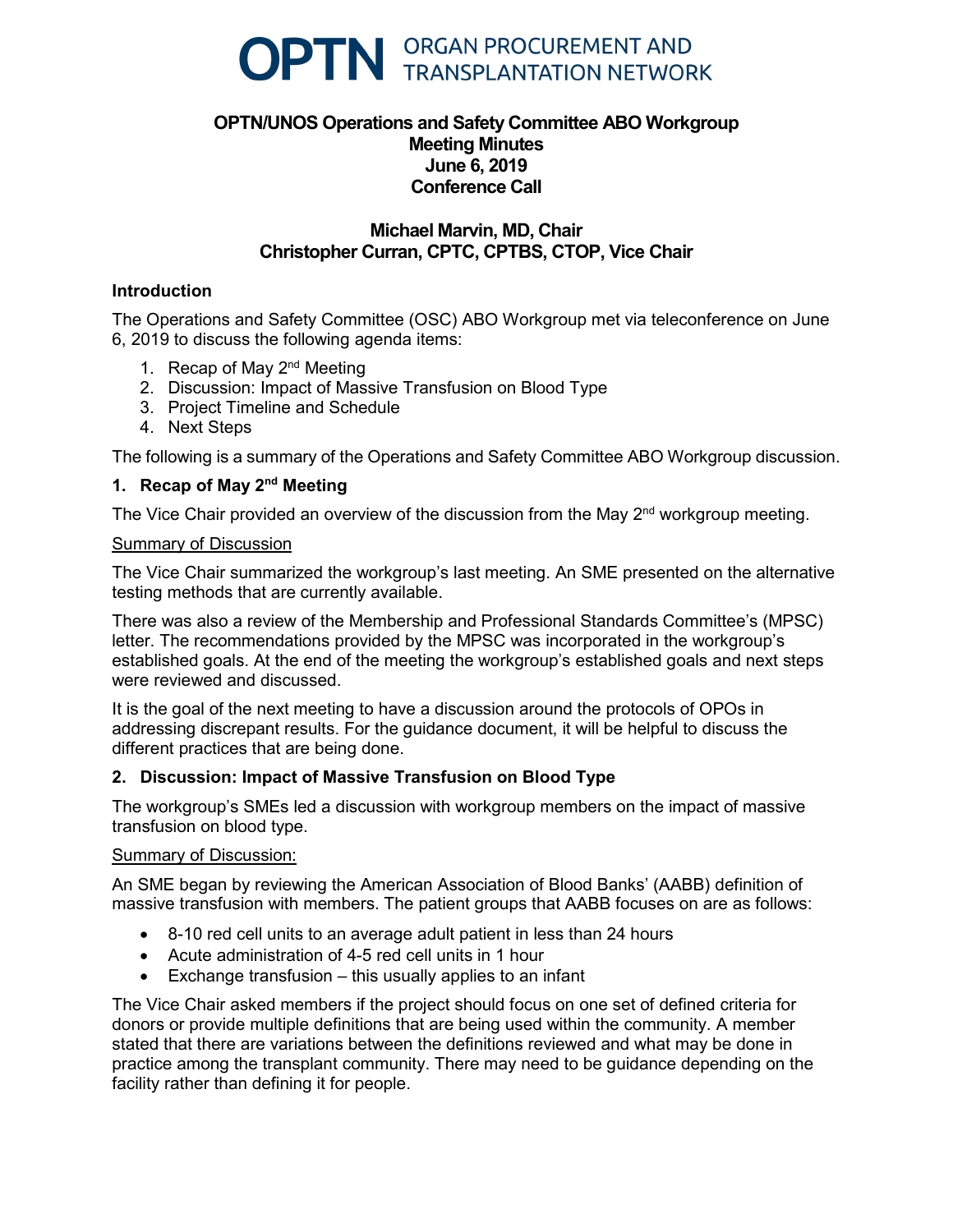Another member stated that AABB provides a reference which organizations tend to struggle with determining the actual meaning. If there is a standard reference, it can be identified as a source for programs that do not have a formal definition.

The Vice Chair continued by stating that the goal is to define at what point should the blood type be questioned after a massive blood transfusion is done. The AABB's definition may not be as conservative as the intent of the guidance document. Another SME agreed that the focus should not be on trying to define what each hospital defines as massive transfusion. The workgroup wishes to address the point where there should be concern that a patient may show changes in their blood type. Depending on the size of the patient and how much blood was transfused, some patients may show a mixed or discrepant blood type. The change may occur before to 10 red cell units for changes to occur. Another SME agreed with this and added that any large volume transfusion can interfere with the blood type.

A member stated that in reference to the pediatric patients and the definition of, "Replacement of > 50% of the total blood volume (TBV) by blood products within three hours", measurements greater than 10 units of blood can result in difficulty in determing ABO results and this should be in consideration when discussing parameters. Another member added that small adult patients should be considered as well.

The Vice Chair stated that a calculation is utilized for determining if a donor is plasma diluted from a serology standpoint and asked if there is a possibility to have a similar calculation when it comes to ABO determination. Is there an algorithm based on a time and blood volume percentage? An SME stated that the AABB guidance that is available takes all of these factors into consideration. The AABB sets standards based on observation and studies. The SME suggested that the workgroup provide a definition for massive transfusion as defined by in the transfusion literature and at the same time make the disclaimer that any out of type or emergency transfusion in a small individual can interfere with their blood type.

A member added that from an OPO perspective and in considering forward and reverse typing, the laboratories being asked to blood type a patient are many of the times serology laboratories where they do blood typing in addition to performing serology. The laboratories are not necessarily blood banks where there is a blood bank medical director who is overseeing the process and can look at the clinical history of the patient.

The Vice Chair reviewed the workgroup's established goals and stated that from a preivous discussion, the question came up of whether both forward and reverse typing results should be available to transplant programs. From experience, when typing is received from donor hospitals and HLA labs, it would be hard to illicit these results from donors.

A member stated that this would be hard to illicit but during times where there are discrepant results, what does this exactly mean? The Vice Chair stated that a review and revision of policy language would address this. Would it be feasible for donor hospitals to send both forward and reserve typing results?

An SME stated that if the donor hospital is Clinical Laboratory Improvement Amendments (CLIA) certified, they cannot report an ABO unless the forward and reverse match are concordant. The Vice Chair asked if labs record both results. The SME stated that the labs do record both results and that a copy of their worksheet could be obtained.

The Vice Chair asked members their thoughts on excluding the definition of "Transfusion of >20 units of PRBC units in 24 hours", and utilize the references used by the SME as it pertains to massive blood transfusions in the guidance document. he members agreed with this. The SME agreed and added that the reference is in the AABB technical manual, which explains all of the caveats discussed.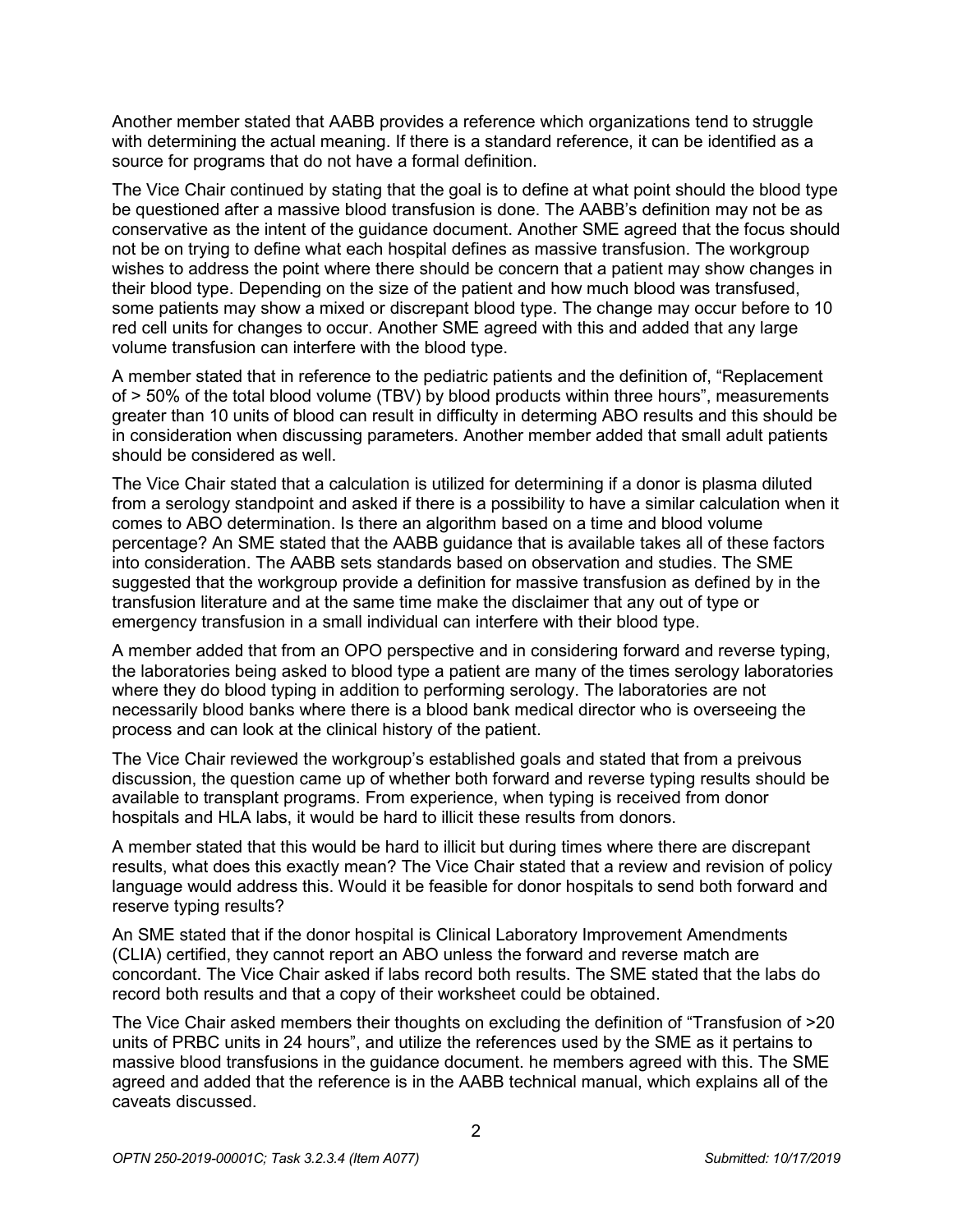The Vice Chair continued by reviewing the deceased donor blood transfusions data. The data does not include information of when the transfusions occurred – whether it was after ABO blood draws, during the course of management or if it was massive transfusion at the time of admission. There is still uncertainty of how many donors are transfused prior to ABO determination. The information coincides with the MPSC's recommendation of whether should there be a recording of all blood transfusions that the donor receives during the hospitalization provided as part of the information conveyed to transplant programs. The Vice Chair asked members to keep this in mind to discuss during the next workgroup's call.

The Vice Chair updated the established goals and reviewed that information with the workgroup members. The revised established goals of the workgroup are as follows:

- Identify alternative methods of ABO typing, including availability and accuracy.
	- o Guidance for obtaining pre-transfusion samples
	- o Previous hospitalization ABO typing and reliability?
- Create an awareness of the impact massive transfusions can have on blood type determination
	- $\circ$  Has there been any type of change within trauma hospital protocols related to massive blood transfusions?
- Guidance and further defining massive transfusions for members
	- o Triggers for further testing?
- Identify time between blood samples, amount of transfusion, and size of the donor that impact a donor returning to their actual blood type.
- Education for the community in whatever form the work group determines will be the most effective
- Indeterminate or Conflicting results
	- o Triggers to consider evaluation/investigation of discrepancy
	- o Discrepant forward/reverse typing
	- o Pediatric donors
	- o Blood Bank vs. OPO perspective differences on ABO determination
- Guidance for procedures/protocols for dealing with this
	- o Re-test plan or guidance
	- o What to do if discrepancy cannot be resolved

The Vice Chair asked the SMEs their thoughts on the reliability of previous hospitalization ABO typing as asked by the MPSC in their letter to the Committee. An SME replied by stating that from a blood banking perspective, transfusions would never rely on a previous ABO typing record. There are many human error points to this documentation. If there is not a current sample, the patient would receive O blood. Another SME agreed with this and stated that they would always review the historical type everytime a new sample is received. The historical type and the new sample are compared but it is not recommended to rely on historical information alone. An SME added that if the historical information and current information do not match, a third source would need to be collected.

A member disagreed on the concept that historical information cannot be relied on. Historical results should not be completely ignored but instead used as another piece of information. In certain circumstances, the historical results can be used. The Vice Chair voiced disagreement with this statement and commented that in a scenario where a patient has had a transfusion and the current results are in question, the historical results should not be the only thing being relied on.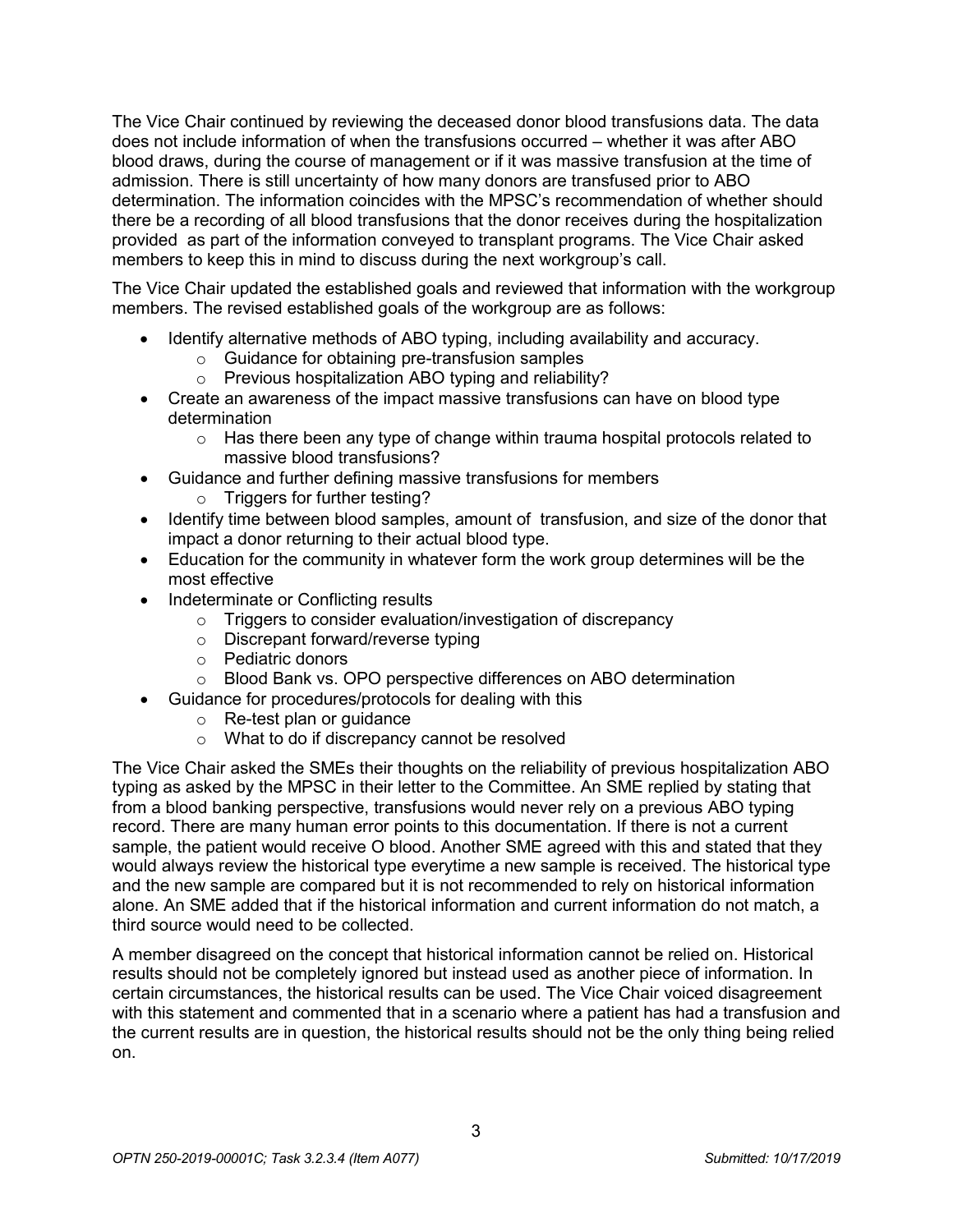An SME clarified that the historical information would be important to use, but clinical decisions should not be based on this information alone. The Vice Chair agreed with this and added in the context of OPTN policy, members are required to use two sources for ABO determination.

The Committee Chair stated that there is a standard of practice in regards to speciments being used, but this is due to the change in antibodies and sensitization. Blood types do not change. Unless there was a blood marrow transplant, the blood type from ten years ago would be the blood type. In this setting and for the workgroup's purposes, if there is a historical sample, and then a current sample that is consistent with the requirement to having two samples, there should be consideration to using a historic sample if one of the current samples is pre blood transfusion.

Another SME stated that when using an electronic crossmatch process, blood banks cannot solely rely on two historical samples. One sample can be historic but the other sample has to be recent. There is an extremely common error where blood is being drawn by mislabeling. If the sample is mislabeled, and someone is entering the lab numerous times, a sample is always taken to reduce errors. Even though there is an understanding the the blood type does not change, samples are drawn every time a patient comes to confirm and avoid a wrong blood and tube error that could result in an ABO mismatched transfusion.

The SME stated if there is only historical data and no current samples that can be trusted, the recommendation should be to use one of the alternative methods to determine the typing. There is testing that can be done and is reliable that can still be done and should be used when a current sample is in question. The Vice Chair stated that in the case that there is a donor who is transfused and there is a historical sample that could have been typed in error, it can be reverted to an alternate testing methodology to resolve any discrepant results. Rather than label the blood type AB, there should be a recommendation to do additional testing.

A member asked how quickly the alternative testing methods would take. The Vice Chair clarified that according to the SME's presentation during the last workgroup's discussion, it can take about 90 minutes. The testing is based on white cells rather than red cells. The reliatbility rate of this testing is extremely high. The Vice Chair proposed that there should be mention of using one of the alternative methodologies that does not rely on red blood cells if there is doubt in the results.

The Vice Chair continued to review the established goals and recommended that there should be example scenarios included in the guidance document. For an educational document and in discussing massive transfusions, the information should be more granular. In regards to the MPSC's question about reliance of historical data, this information would be considered, but would not be determined to make clinical deicisons.

The Vice Chair asked if there were any resources that discusses whether there is a time when a person would revert back to their original blood type. An SME suggested that the focus should not be solely on massive transfusions as it will already be defined. There should be discussion regarding out of ABO type transfusions. There can be discrepancies and mixed fields that would interfere in some way. Another SME agreed with this and stated that there is not a discreet timeline and instead is a gradual change where mixed fields can be observed early on after a small number of transfusions.

The Vice Chair asked that in a trauma situation, if there is time to draw two samples, and the samples are taken from different times, would this be accurate? An SME stated that most of the time, if there is not a historical sample on file, and a massive transfusion is being performed, the blood bank does require two samples. The Vice Chair stated that the focus will shift away from

4